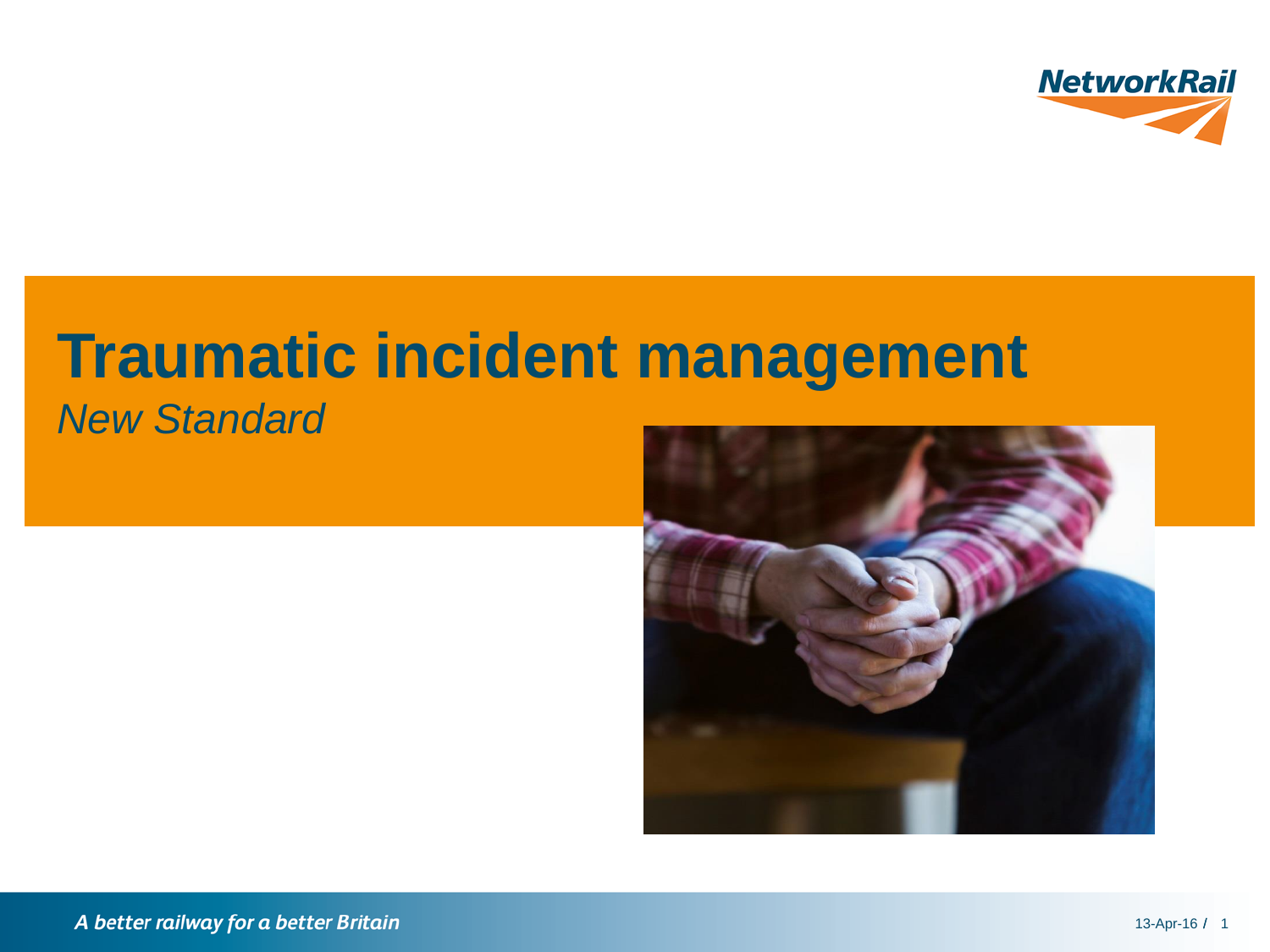

#### **Employees involved in, or who witness, potentially traumatic incidents may have an increased risk of developing a mental health condition.**

Network Rail's commitment to supporting its employees, who are exposed to a potentially traumatic incident, complies with the Health and Safety at Work etc. Act 1974.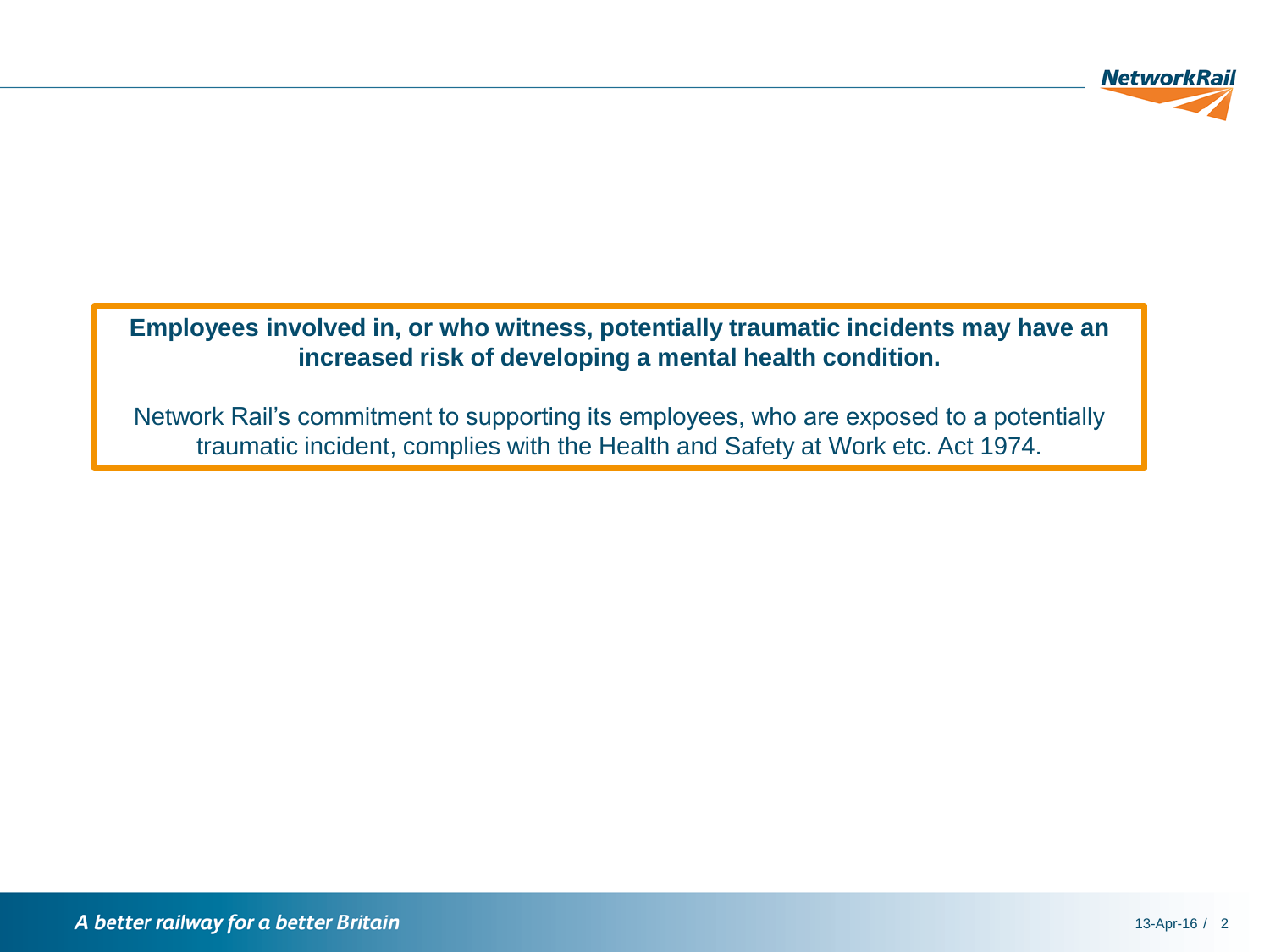

### *What are the key points?*

- Control measures will be identified and actioned to help reduce the risk of employees developing a mental health condition following a potentially traumatic incident
- $\triangleright$  Employees more likely to be exposed to potentially traumatic incidents will be trained to understand the nature of their work and the impact such exposure might have on their mental health
- $\triangleright$  Recognise that mental health conditions can develop days, months or even years after experiencing a trauma and assessment should reflect this

|                                                                                         | Ref<br><b>NR/L2/OH S/TBC</b><br><b>Tssue</b><br>Date<br><b>35 June 2016</b><br>Compliance date:<br>03 September 2016 |  |
|-----------------------------------------------------------------------------------------|----------------------------------------------------------------------------------------------------------------------|--|
| Level 2                                                                                 |                                                                                                                      |  |
| Traumatic incident management                                                           |                                                                                                                      |  |
|                                                                                         | <b>Endorsement and Authorisation</b>                                                                                 |  |
|                                                                                         | <b>Endorsed by:</b>                                                                                                  |  |
|                                                                                         | Victoria Ward, Working Group Chair                                                                                   |  |
|                                                                                         | <b>Authorised by:</b>                                                                                                |  |
|                                                                                         |                                                                                                                      |  |
|                                                                                         | Brian Tomlinson, Steering Group Chair<br>Accepted for issue by:                                                      |  |
|                                                                                         | Mick McManus, National Standards Manager                                                                             |  |
|                                                                                         |                                                                                                                      |  |
| party without the written permission of Network Rail.<br>@ Copyright 2016 Network Rail. | This document is the property of Network Rail. It shall not be reproduced in whole or part nor disclosed to a third  |  |
| Uncontrolled copy once printed from its electronic source.                              | Published and Issued by Network Rail, 2nd Floor, One Eversholt Street, London, NW1 2DN.                              |  |
|                                                                                         | <b>NetworkRail</b>                                                                                                   |  |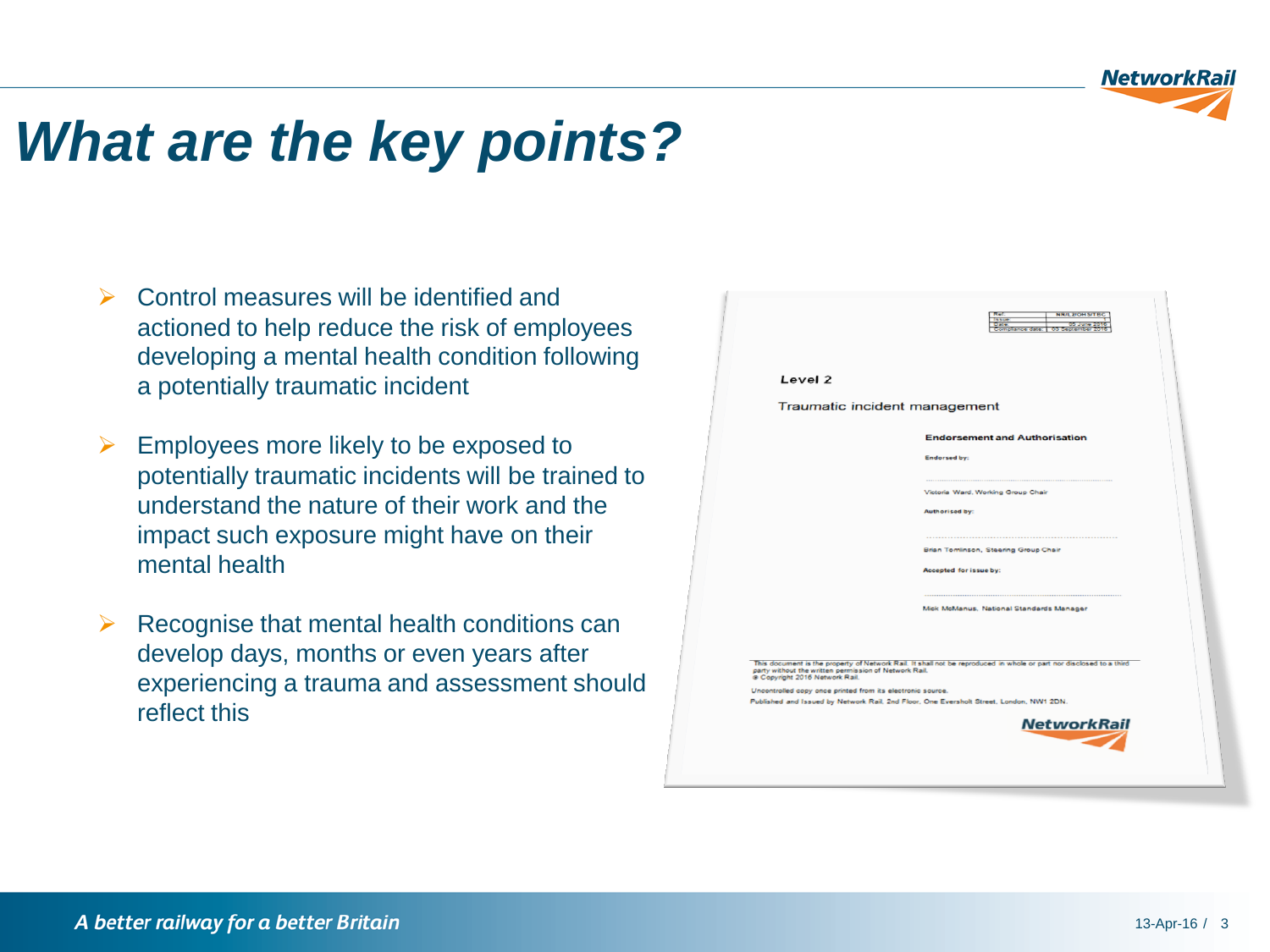

#### *What are the key points?*

| Fraumatic incident screening process<br>5.1.1 Escort<br>5.1 Assess<br>Exposure to<br>potentially<br>mployee's ability!<br>sployee home an<br>umatic incider<br>terinue in work<br>maintain contact<br>5.1.3 Inform line<br>Inform Employe<br>nanager of incident<br>hat that are able t<br>and outcome of<br>stay at work<br>initial assessment | NR/L2/OHS/TBC<br>Ref:<br>Issue:<br>Date:<br>05 June 2016<br>Compliance date: 03 September 2016                                                                                                                                                                                                                                 |
|-------------------------------------------------------------------------------------------------------------------------------------------------------------------------------------------------------------------------------------------------------------------------------------------------------------------------------------------------|--------------------------------------------------------------------------------------------------------------------------------------------------------------------------------------------------------------------------------------------------------------------------------------------------------------------------------|
| 5.1.4 Inform<br>mployee that the<br>will have an<br>informal meeting<br>vithin 96 hour:<br>5.1.6 Employee attend<br>neeting and is provider<br>with information<br>regarding additional<br>support                                                                                                                                              | 5.2.1<br>Refer to OH<br>The traumatic incident process identifies key steps that should be<br>taken following an incident to identify anyone that may have<br>witnessed, or been involved in, a potentially traumatic incident and<br>arrange for the right steps to be taken to ensure the employees<br>health and wellbeing. |
|                                                                                                                                                                                                                                                                                                                                                 | These steps are actioned by:<br>The responsible person on site at the time of the incident<br><b>Employees line manager</b><br><b>Employee</b>                                                                                                                                                                                 |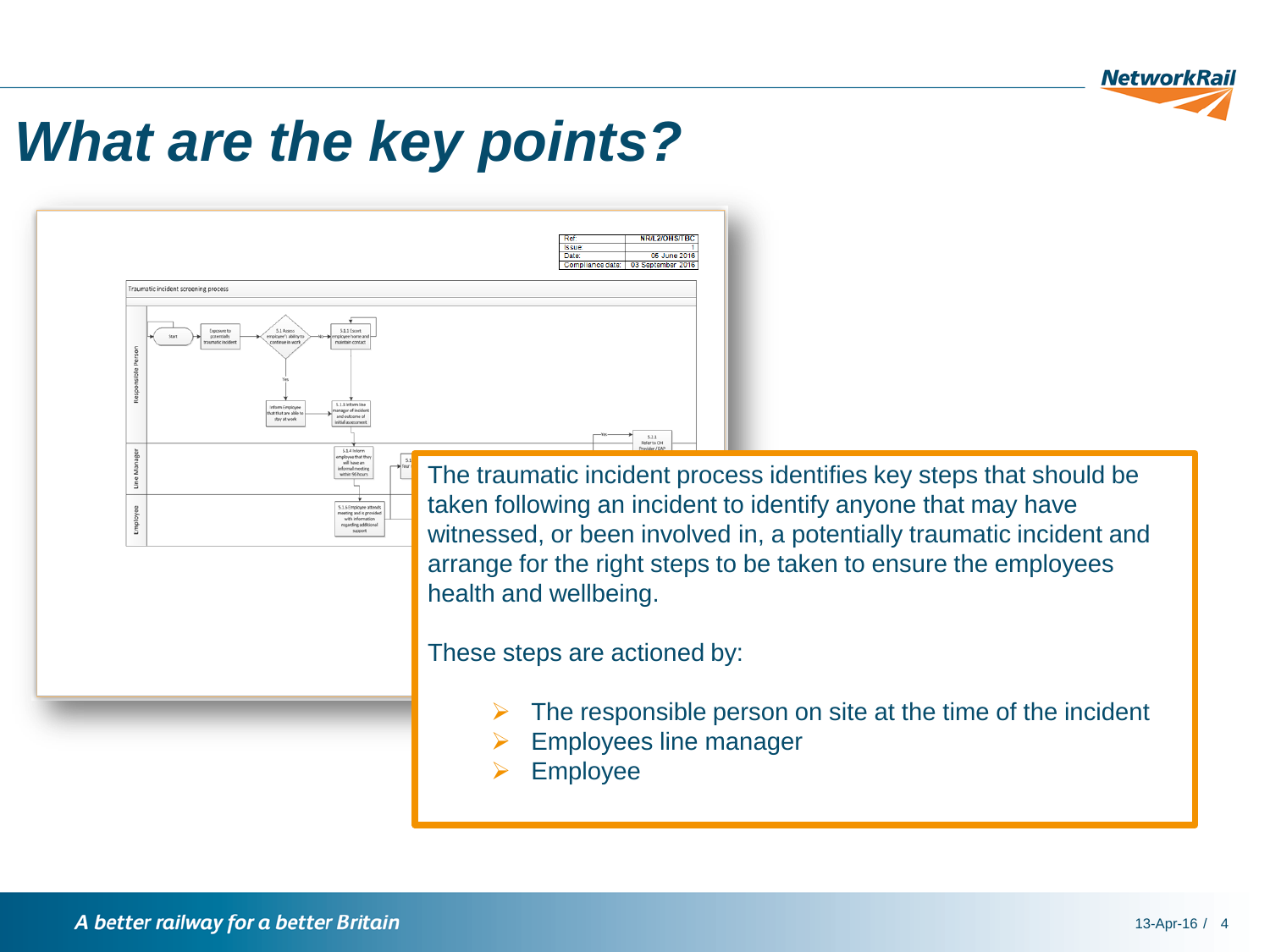

## *What are the key points?*

| 1.2/OHS/TRC |
|-------------|
|             |
|             |
|             |

Appendix B - Trauma Screening Questionnaire

#### **B** 1 Your Own Reactions Now to the Traumatic Event

- Please consider the following reactions which sometimes occur after a traun  $1811$ event. This questionnaire is concerned with your personal reactions to the traumatic event which happened a few weeks ago.
- $B.1.2$ Please indicate whether or not you have experienced any of the following A LEAST TWICE IN THE PAST WEEK:

|        |                                                             | <b>YES. AT LEAST</b><br>TWICE IN THE<br><b>PAST WEEK</b> |
|--------|-------------------------------------------------------------|----------------------------------------------------------|
| 1.     | Upsetting thoughts or memories about the event that have    |                                                          |
| come   |                                                             |                                                          |
|        | into your mind against your will                            |                                                          |
| 2.     | Upsetting dreams about the event                            |                                                          |
| 3.     | Acting or feeling as though the event were happening again  |                                                          |
| 4.     | Feeling upset by reminders of the event                     |                                                          |
| 5.     | Bodily reactions (such as fast heartbeat, stomach churning, |                                                          |
|        | sweatiness, dizziness) when reminded of the event           |                                                          |
| 6.     | Difficulty falling or staying asleep                        |                                                          |
| 7.     | Irritability or outbursts of anger                          |                                                          |
| 8.     | Difficulty concentrating                                    |                                                          |
| 9.     | Heightened awareness of potential dangers to yourself and   |                                                          |
| others |                                                             |                                                          |
|        | 10. Being jumpy or being startled at something unexpected   |                                                          |

© C.R. Brewin et al., 2002

The majority of people exposed to traumatic events will recover within four to six weeks of the event without the need for further help.

Line managers should have an informal conversation with the employee to establish how the employee is feeling and coping at this point in time.

The Trauma Screening Questionnaire should be completed with the employee. If the score is six or above a referral should be completed with the occupational health service to determine what supportive measures may also be appropriate.

Where the screening score is less than six but greater than zero an additional meeting should be scheduled in four weeks.

Page 9 of 13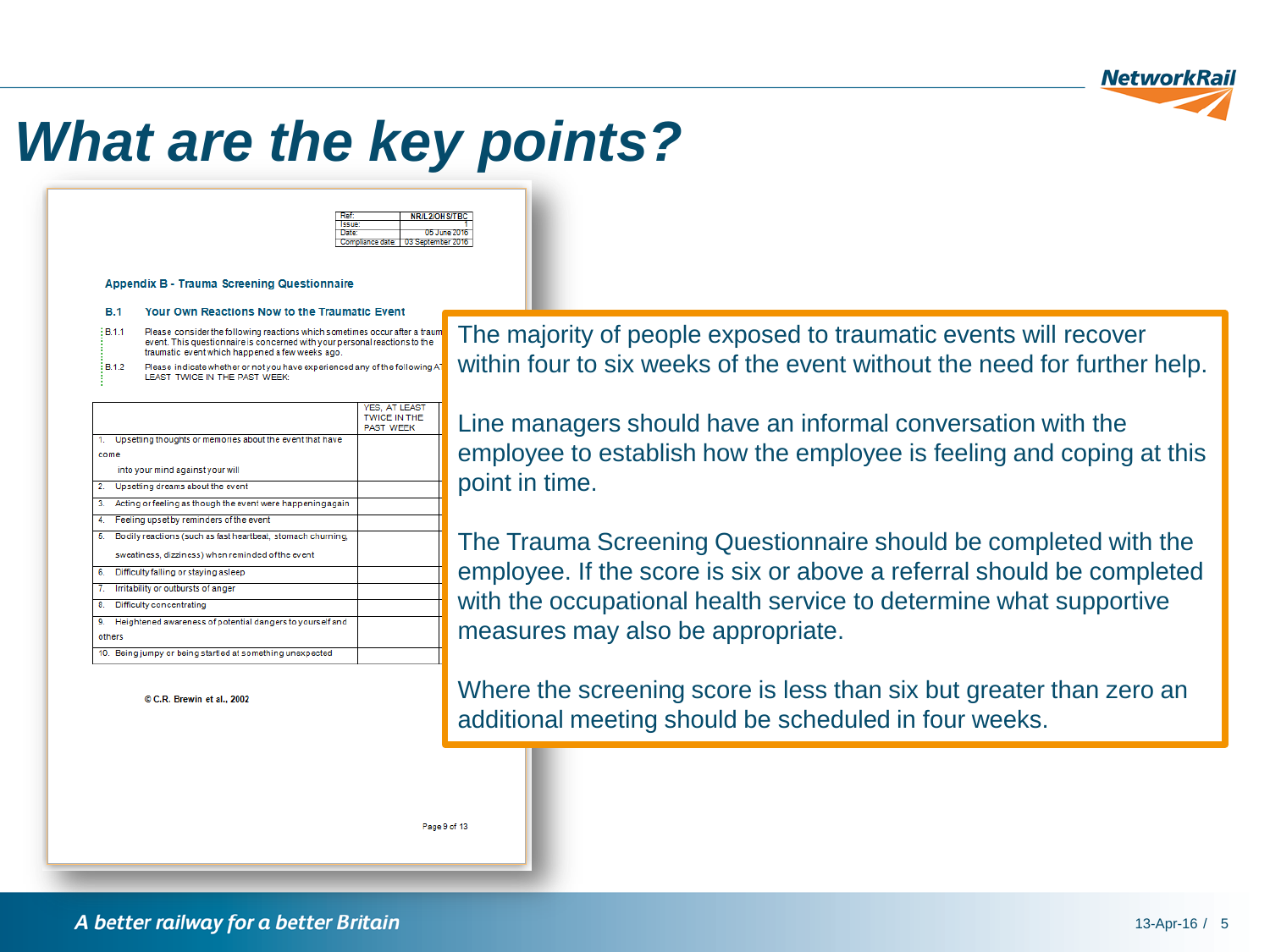

#### *What is the purpose of the standard?*

- $\triangleright$  Supporting employees who may be at risk of developing a mental health condition following a potentially traumatic incident
- $\triangleright$  To support line managers when managing a colleague who has witnessed, or been involved in, a potentially traumatic incident
- To be compliant with the Health and Safety at Work Act 1974
- To improve the health and wellbeing of our colleagues